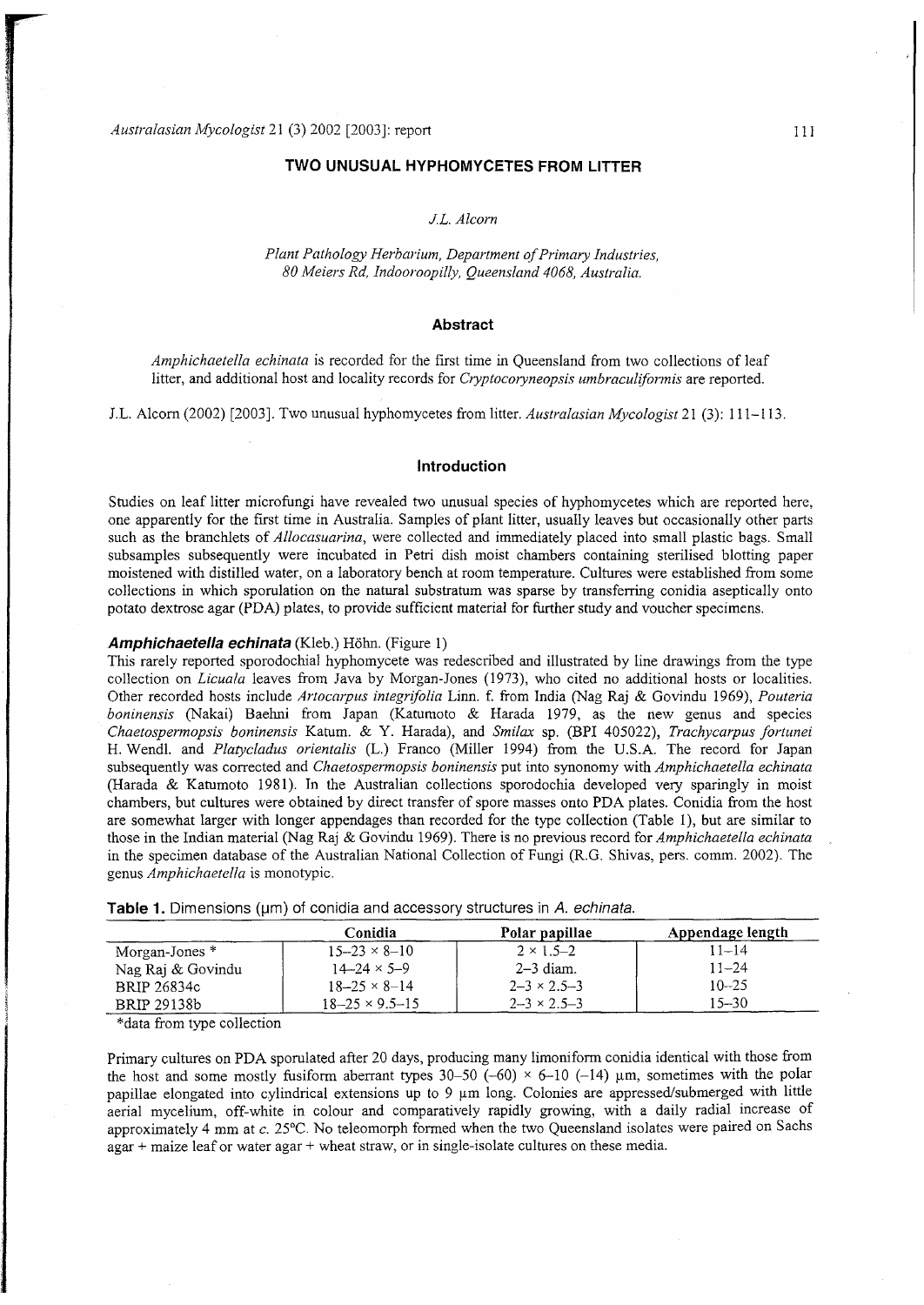Australasian Mycologist 21 (3) 2002 [2003]: report



Specimens examined: *Toxodium distichum* (L.) Rich.. Indooroopilly, Qld, DPI grounds, *J.L. Alcorn 2082c.*  25 Nov. 1999, BRIP 26834c; Callistemon viminalis (Sol. ex Gaertn.) G. Don ex Loudon, Rafting Ground Road, Brookfield, *Qld, J.L. Alcorn 2178b,* 15 Dec . 2001 , **BRIP** 29138b.

# *Cryptocoryneopsis umbraculiformis B.* Sutton (Figures 2, 3)

This monotypic genus was described in 1980, based on two collections from dead Banksia leaves in southeastern Queensland (Sutton 1980). Subsequently the fungus was reported from phyllodes of two *Acacia* spp. and an unidentified collection of leaf litter from the far north-west of the State (Alcorn 1998). Colonies on PDA are reddish brown above, much darker below, with fine centrally raised aerial mycelium and submerged margins. Growth rate is very slow, with a radial increase of 4-6 mm in one month at c. 25°C, and sporulation occurs